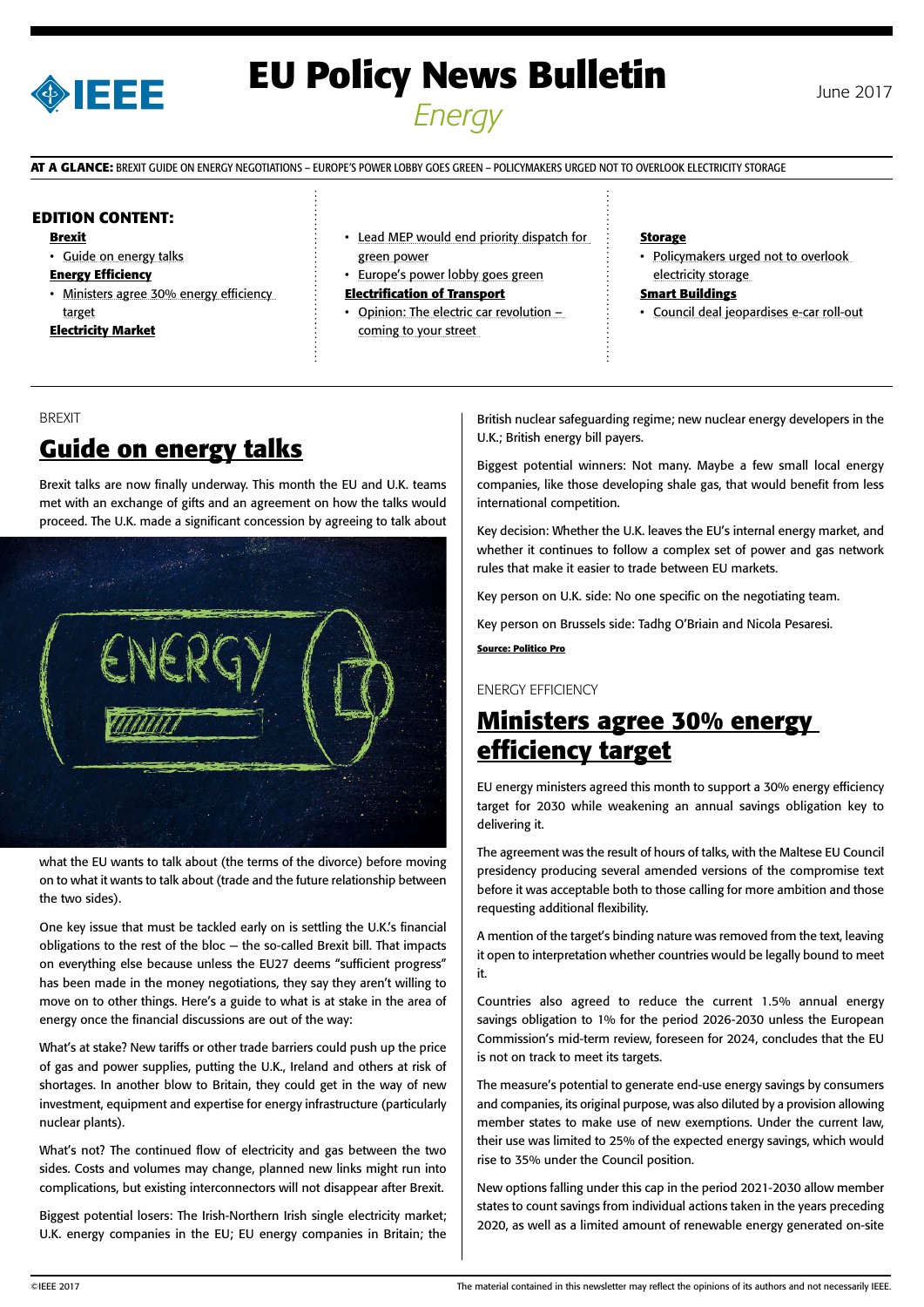### <span id="page-1-0"></span>for own use.

The debate ahead of the final compromise showed that countries were sticking to their positions. The UK and a number of mainly central and eastern European countries wanted to go with the 27% indicative efficiency target agreed by EU leaders in 2014, while calling for more flexibility to meet the annual savings obligation.

By contrast, France, Germany, Luxembourg, Sweden and Denmark insisted on maintaining the ambition level of the European Commission's proposal, which called for a binding 2030 target. A Franco-German proposal, which included removing the word binding from the text, helped to broker the compromise.

The agreed text will serve as the Council's negotiating position in talks to agree the final legislation with the European Parliament. NGOs and businesses working on energy efficient solutions called on MEPs to ensure an ambitious outcome.

### **Source: Ends Europe**

ELECTRICITY MARKET

## **Lead MEP would end priority dispatch for green power**

The European Parliament's lead negotiator on reforms to the EU electricity market rules has backed the idea of abolishing the first call on grid access currently enjoyed by renewable power generators.

"*The rapporteur believes that for the market to deliver, everyone has to be financially responsible for the imbalances they cause in the system,*" Krišj nis Kari š, a member of the EPP group, wrote in his [position](http://www.europarl.europa.eu/sides/getDoc.do?pubRef=-%2f%2fEP%2f%2fNONSGML%2bCOMPARL%2bPE-597.757%2b01%2bDOC%2bPDF%2bV0%2f%2fEN) on the European Commission's proposal published as part of its 'winter package' of climate and energy policy.

It is generally conventional gas and coal power stations that shut down when electricity supply exceeds demand, while wind and solar power installations continue running. The idea of the reform is that by abolishing 'priority dispatch' for green power, such decisions will be made on a purely market basis.

However, with coal-fired and nuclear plants difficult to ramp up and down, firms in the renewable power sector fear they would be forced to shut down at times of overproduction, a situation for which they currently receive financial compensation.

Kari š argued that removing the support measure would give all producers an incentive to balance supply with demand and keep the electricity grid stable. It would also minimise the need to pay operators to keep conventional fossil-fuel power plants on standby to ensure security of supply, he said.

The Latvian lawmaker agrees with the EU executive's view that 'capacity mechanisms' – which critics view as state subsidies to coal, the dirtiest fuel for power generation in terms of CO2 emissions – should be permitted "only as a last resort".

The pressure group Greenpeace welcomed Kari š' position on capacity payments, but said it was "beyond nonsensical" to end priority dispatch when climate commitments require a switch to 100% green power by mid-century. "Only if the EU prioritises renewable energy can it achieve this," said policy adviser Sebastian Mang.

The update to rules governing Europe's complex network of linked electricity markets comes as Europe draws an increasing proportion of its electricity from renewable sources, which accounted for 29% of generation in 2015.

The industry and energy committee is due to discuss the draft report at a

meeting on 10-11 July. The European Parliament as a whole is expected to adopt early next year its final position, which Kari š will represent in negotiations with national governments.

**Source: Ends Europe**

# **Europe's power lobby goes green**



Europe's biggest electrical lobby group, Eurelectric, is giving itself a makeover, pulling heavyweights from the industry's cleanest companies into its top positions.

This month Eurelectric appointed a new president, Enel CEO Francesco Starace, who shifted his Italian utility strongly toward renewables and is a long-time critic of continued investment in traditional power projects like fossil fuels and nuclear. He'll be joined by a new vice president, Magnus Hall, chief executive of Sweden's Vattenfall, which is selling its coal assets and focusing heavily on wind, and the sitting vice president Alistair Phillips-Davies, CEO of the U.K.'s SSE.

Earlier this year, Kristian Ruby became Eurelectric's new secretary-general. He was previously the chief policy officer at Wind Europe and also worked for former Climate Commissioner Connie Hedegaard.

But edging away from its reputation of supporting traditional energy, including coal, is going to be very difficult for Eurelectric, a pan-European association representing 3,500 companies with assets in coal, nuclear, and gas, as well as wind, solar, and bioenergy.

Eureletric's new management gets its first test with the EU's ongoing debate on overhauling its electricity laws to adapt to smaller and more intermittent renewables instead of big traditional power plants, and to link up national and regional markets. The lobby said that its aim will be to make sure the bloc's policies spur decarbonization, electrification, and innovation at a time when the European electricity sector is expected to invest €1.8 trillion in modernization between 2010 and 2050.

However it is going to be difficult for Eurelectric to square the needs of all its members.

The complications were starkly shown in May, when the group announced that EU electricity utilities won't build any new coal-fired power plants after 2020. The only problem? Power companies in Poland and Greece, both still dependent on coal, refused to go along.

The reason it's been so difficult for Eurelectric to be active in promoting green energy is because "energy policy was seen as a zero-sum game between the different members," said Georg Zachmann, senior fellow at the think tank Bruegel. As a result, policies that favor one fuel over another will inevitably benefit certain utilities over their competitors.

"Resolving this dilemma proved impossible in the past decade," he said.

Starace and fellow greener executives will also have to balance the industry's various interests when it comes to the EU's electricity market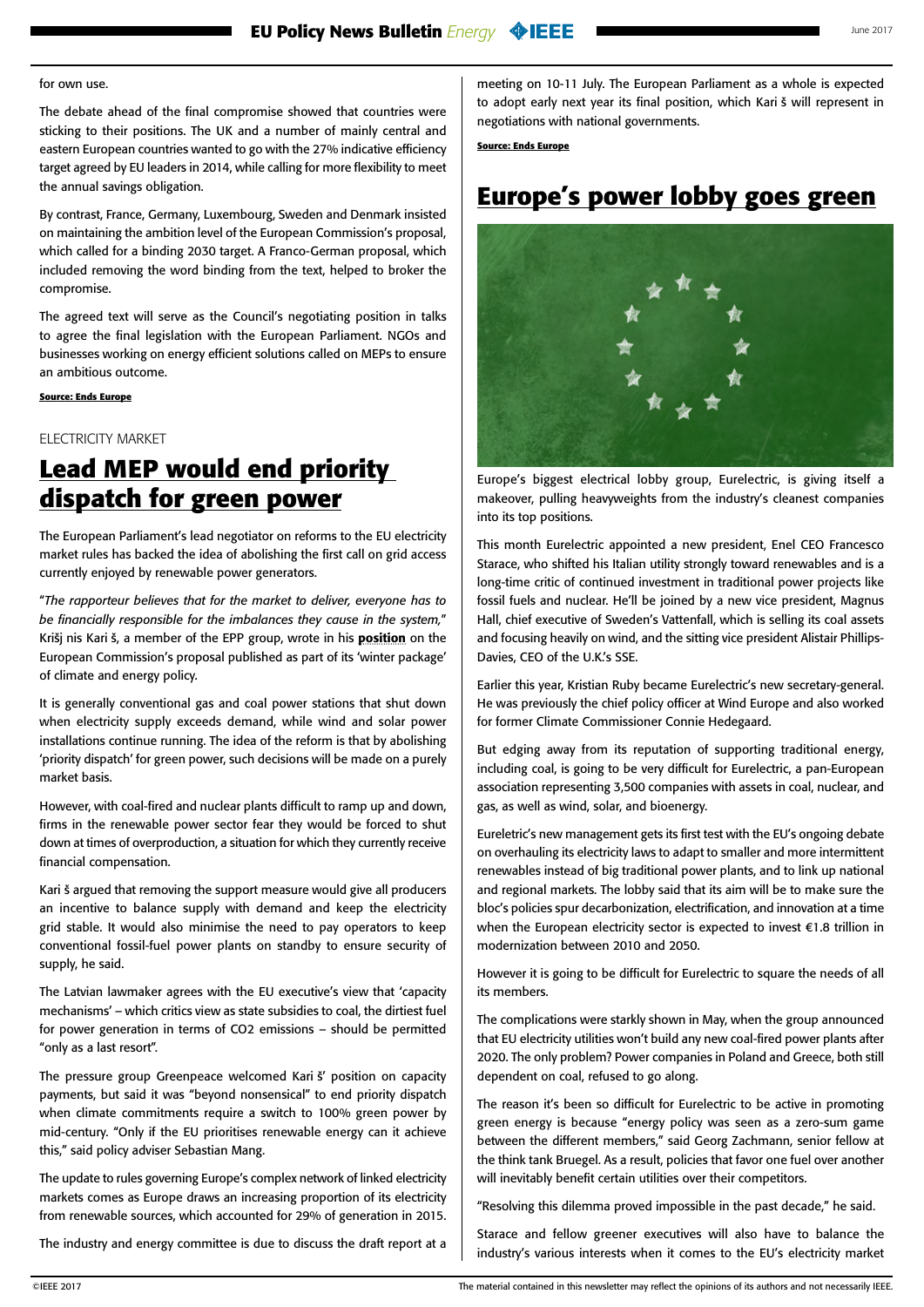<span id="page-2-0"></span>reforms and Eurelectric's position on capacity payments — which keep power plants on standby in case renewables like wind and solar power flag. The European Commission proposed limiting capacity payments to power plants that emit less than 550 grams of carbon dioxide per kilowatt hour — in effect excluding coal, but including gas.

Eurelectric opposes the proposal, arguing coal still plays an important role. "We need to make this transition at a pace where we can keep the lights on," Ruby said in February. This position angers some of its members who favor cleaner energy, sources said.

Starace said such emissions performance standards are a "potential solution," but that the key is to make sure capacity payment schemes come with a strong Emissions Trading System (ETS) that favors the most efficient power capacity  $-$  a stance that aims to finesse the differences among Eurelectric members.

Even Starace's image as a green pioneer is nuanced. He's made a commitment to only invest new money in renewables and clean tech like digital grids and electric vehicles. But Enel still gets flak for continuing to operate big coal-fired power plants in Italy (although Starace promises to shut them down within 12-13 years).

Enel is also a member of the Magritte Group of European energy companies, which has drawn criticism for sticking with policies such as capacity payments.

If Starace doesn't call for boosting the share of renewables and improving energy efficiency by 2030, then Eurelectric's changes will only be a "façade," said Claude Turmes, a Green MEP from Luxembourg and vocal Magritte Group critic.

#### **Source: Politico**

ELECTRIFICATION OF TRANSPORT

# **Opinion: The electric car revolution – coming to your street**



In the Boardrooms of the major carmakers a revolution is being planned. Companies are gearing up to replace our driven, analogue, mechanical cars with driverless, digital, electric ones. VW plans to sell 25% electric cars by 2025 and 50% by 2030. Volvo has targeted 20% and Mercedes 20-25% by 2025. As GM's Mary Barra recently said, there will be more change in the car industry in the next 5 to 10 years than the last 50.

But not all carmakers are investing: the boss of cash-strapped Fiat recently pleaded with customers not to buy their electric 500x model; Ford has been slow to join the race, as is Toyota that after betting on hydrogen has recently begun investing heavily in battery electric solutions. Automotive supply companies and the oil industry are also lobbying furiously to turn back the clock.

The change in attitudes is being driven by new technology and in the case of electrification astonishing cost reductions in batteries that over 15 years from 2010 will fall in price and improve in energy density by about a factor of 10. This will enable attractively priced 400km range models to complete with increasingly expensive engine cars. China, soon the overtake Europe as the world's largest electric car market, is investing heavily creating a strong home market it intends will be a springboard for its companies to sell their models globally.

In Europe, the transition to electric cars is being given additional impetus by the Dieselgate scandal that shows no signs of abating. Just this week France has threatened to sue VW for €20 billion for manipulating its diesel car market. Daimler's offices have been raided in Germany; and Fiat Chrysler being prosecuted in the US. Pressure is on to clean up Europe's toxic air and cities including Paris, London Madrid, Athens and Stockholm plan to ban or charge dirty diesels. Government's are pushing up diesel fuel taxes to discourage diesel cars sales.

EU regulators are replacing obsolete tests and car approval processes that will require diesels to fit more effective, but more expensive, exhaust treatment systems. The diesel market share is slumping as a result down from a peak of 53% to around 47% whilst sales or electric and hybrid models increased by 37% in the last 12 months. By the early 2020's, over four years, an electric car is forecast to be cheaper to buy and run than a petrol model.

However, a rapid take-up post 2020 assumes that forecast battery price reductions are not derailed by increases in the price of lithium and cobalt. For sales of electric cars to take off from their current niche (about 1% market share) buyers will also need to see recharging points along highways and in cities - even if most will only need to charge once or twice a week and this will be done predominately at home overnight or at work.

There is also currently a chronic lack of choice in the market (about 20 electric models) and many of these are not available in all countries. Car taxation, especially for company cars, need to be reformed. Buyers will also need to be sold the vision and this requires significant investment in marketing electric cars that currently represents less than 1% of advertising budgets.

The shift to electric cars will not come overnight – but it will happen quickly as it must if transport CO2 emissions are not to cause the Earth to dangerously warm and Europe miss its climate commitments made just a year ago in Paris.

#### **Source: Ends Europe**

**STORAGE** 

### **Policymakers urged not to overlook electricity storage**

The contribution that electricity storage could play in delivering the ambitions of the EU's 'clean energy package' should not be underestimated, a new [report](http://www.easac.eu/fileadmin/PDF_s/reports_statements/Electricity_Storage/EASAC_Electricity_Web_low_res_30_June.pdf) argued this month.

"The roles and opportunities for electricity storage and its competitors grow as the electricity systems grow, in particular as the penetrations of variable renewable generation increase," the European Academies Science Advisory Council noted.

With costs falling, storage could "competitively add value to electricity grids by contributing to balancing, reserves, network capacity and generation adequacy", the experts said.

However, storage is not currently able to compete on an equal footing with other options for managing electricity systems – such as demand response, grid reinforcements, greater interconnections and curtailment.

Minimum bid sizes, a lack of provision for aggregator involvement and double payments for use of grid infrastructure limit the participation of